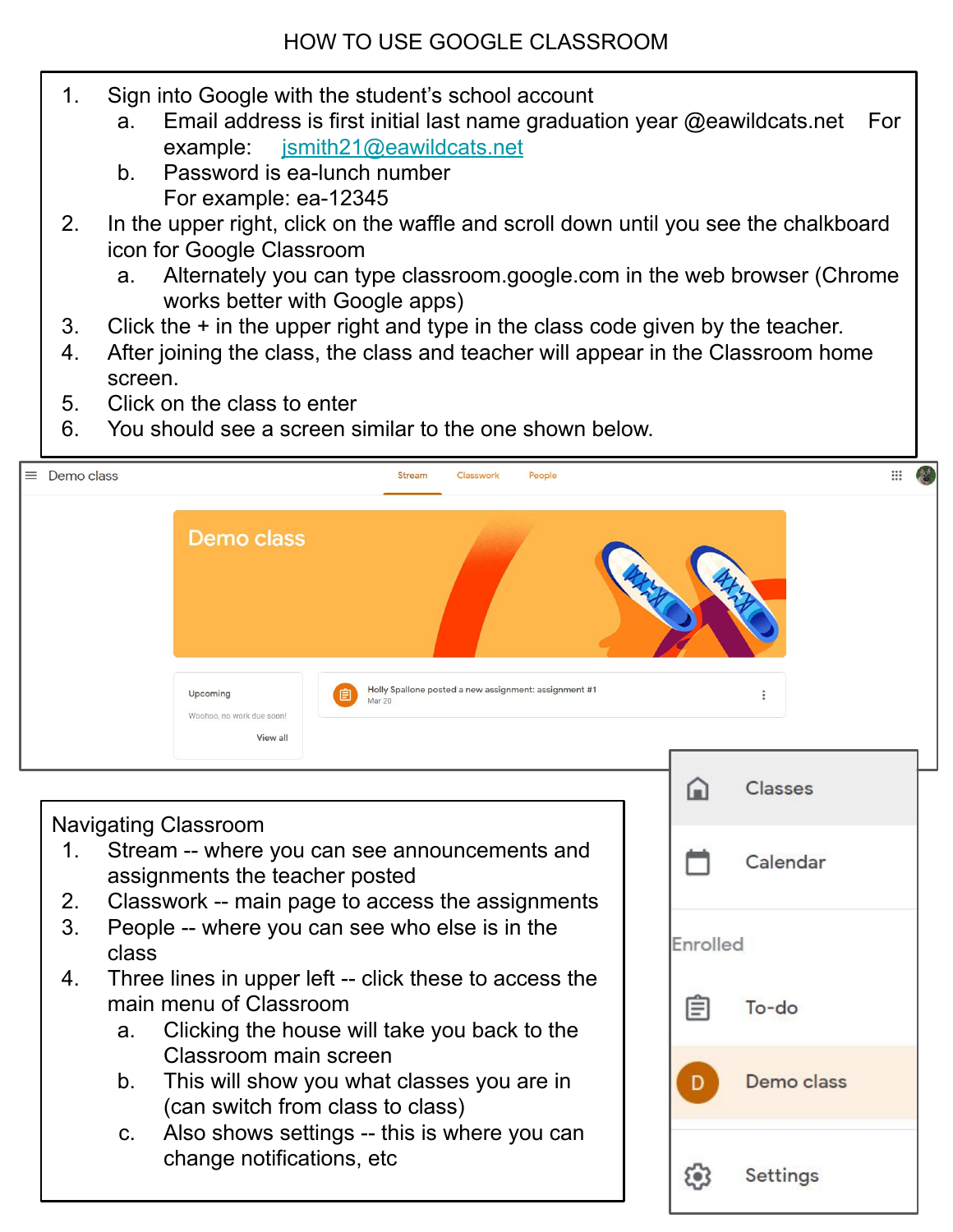Classwork page

- 1. If the teacher has set up topics, you may see topics for each section or unit
- 2. To view the assignment, click on the assignment name. You will be able to see instructions and any files that are part of the assignment.
- 3. Click "View assignment" to expand the assignment.
- 4. From here you can click on the assignment to open the file.
- 5. If you need to add a file or create a file, click that button
	- a. You can add a file from your computer or Google drive
	- b. You can create a new file (doc, slide, etc)
- 6. Once you are finished with the assignment, you may click "Turn in" to submit the assignment to the teacher.
	- a. Once you submit, the file cannot be changed because it has been transferred to the teacher. If you need to modify it, click unsubmit
- 7. You also have the ability to ask the teacher questions by typing into the private comments -- this will only go to the teacher

| 自 | Due Mar 27<br>assignment #1<br>Holly Spallone Mar 20<br>$\odot$ | Assigned<br>Your work<br>Holly Spallone - C<br>$\times$<br>Google Slides     |  |  |
|---|-----------------------------------------------------------------|------------------------------------------------------------------------------|--|--|
|   | complete the math problems                                      | + Add or create                                                              |  |  |
|   | <b>Class comments</b>                                           | Turn in                                                                      |  |  |
|   |                                                                 | Private comments<br>$\triangleright$<br>Add private comment<br>$\mathcal{A}$ |  |  |

To go back to the main class page, click the class name at the top of the screen.